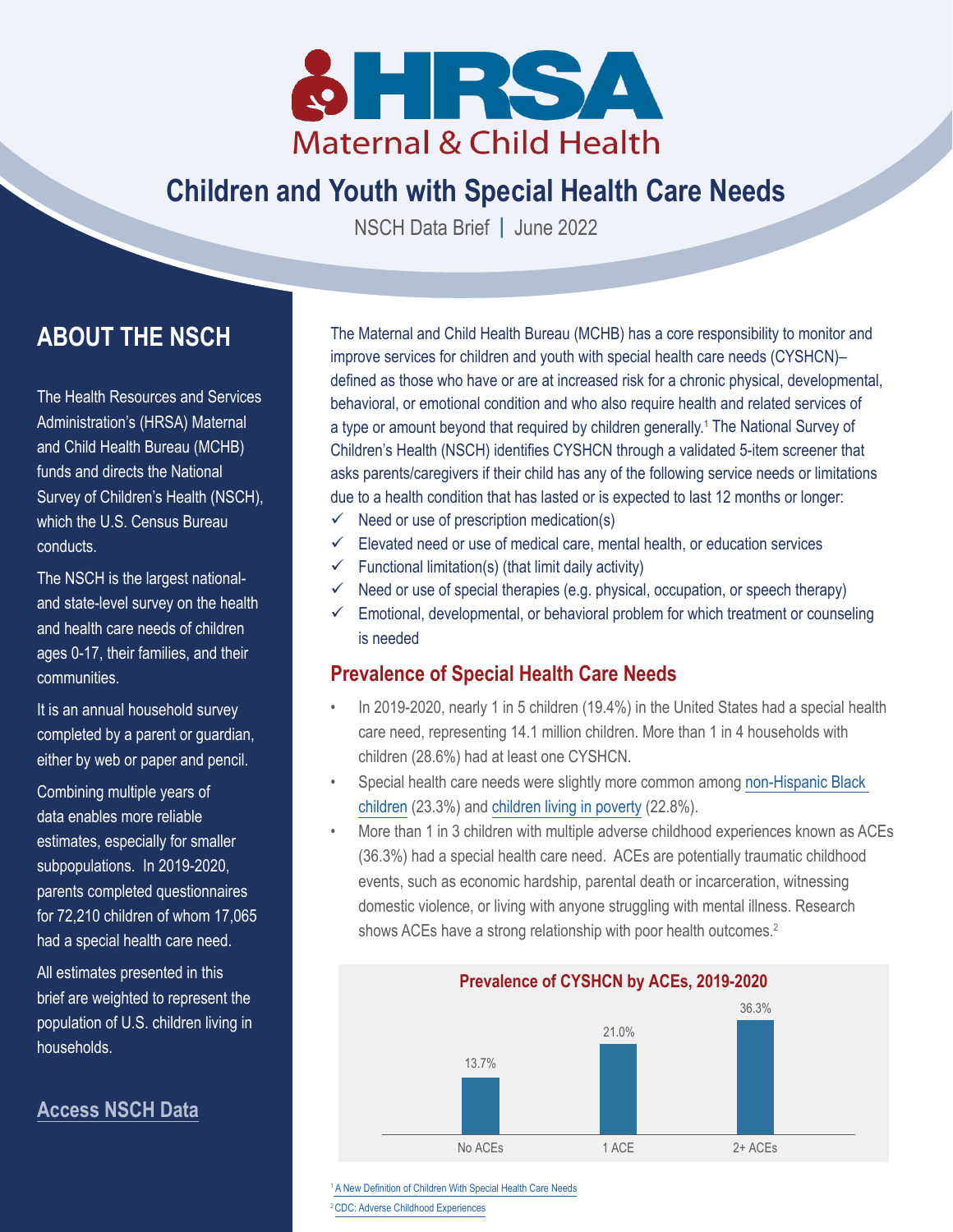## **Type of Special Health Care Needs**

- CYSHCN are a diverse group who may experience varying degrees of health care needs and functional limitations.
- In 2019-2020, one in four CYSHCN (25.5%) experienced functional limitations either alone or in combination with some other health care need.
- Nearly half (47.3%) of CYSHCN required elevated services without a functional limitation. Over a quarter also needed prescription medications (26.7%) and 20.6% did not.
- More than a quarter (27.2%) of CYSHCN only required a prescription medication and did not have functional limitations or use extra services.

### **Unmet Health Care Needs**

#### **Type of Special Health Care Needs among CYSHCN, 2019-2020**

| 25.5%    | <b>Functional limitations</b>                      |
|----------|----------------------------------------------------|
| 26.7%    | Elevated service and<br>prescription medication(s) |
| 20.6%    | Flevated service ONLY                              |
| $27.2\%$ | Prescription medication(s) ONLY                    |

- CYSHCN are more likely than non-CYSHCN to experience unmet health care needs, defined as needing but being unable to receive health care for any reason.
- In 2019-2020, CYSHCN were nearly four times as likely to have unmet health care needs in the past year compared to non-CYSHCN (8.8% v. 2.3%). CYSHCN were also more likely than non-CYSHCN to have unmet needs across every type of care (medical, dental, vision, hearing, mental, and other) with the widest gap for mental health care (4.2% v. 0.4%).
- Among CYSHCN who experienced an unmet health need, the most commonly reported reasons were related to cost (48.9%) and appointment availability (53.9%).